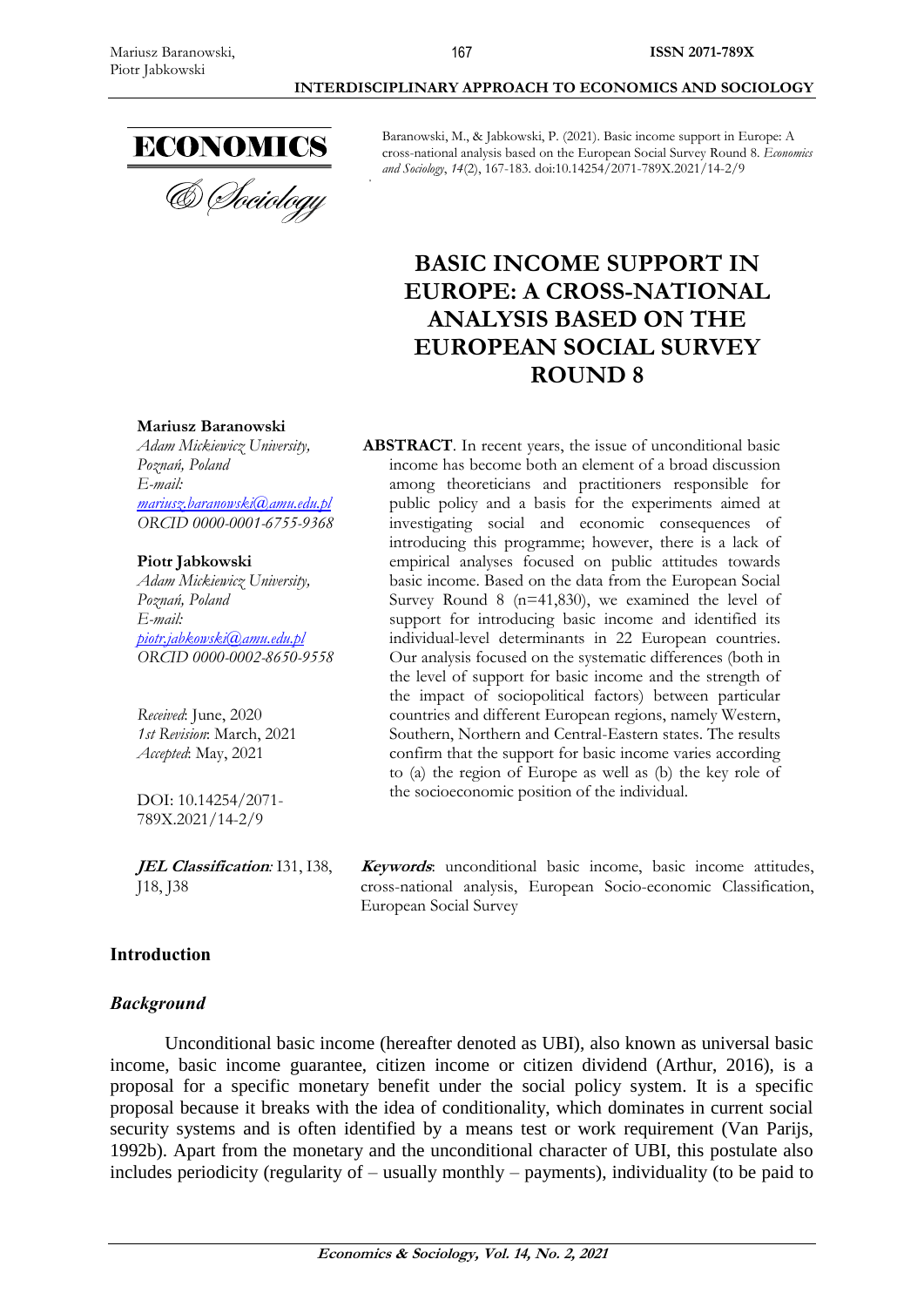an individual and not to a household) and universality (addressed to all citizens or residents) (Basic Income Earth Network, 2017).

168

In the purely cognitive dimension, the concept of UBI is one of the responses to the crisis in the welfare state, which has been discussed since the 1970s (Alber, 1988; Avi-Yonah, 2000; Moran, 1988; Offe, 1984; Shapiro & Shapiro, 1990). Although the historical roots of this idea can already be found in the Utopian socialism of Charles Fourier and in the works of the Belgian thinker Joseph Charlier (cf. Cunliffe & Erreygers, 2001), it was not until the 1970s that the proposal of unconditional financial benefits to live above the poverty line was tested in the United States (Widerquist & Sheahen, 2012) and Canada (Forget, 2012). Regardless of the definition and option of basic income (the proponents of this option differ considerably in substantive and technical details), it is often discussed in a broad human rights context (cf. Alston, 2018; Klein, 2018; Piachaud, 2018; Spicker, 2019; Yang, 2018).

The extensive literature on UBI has contributed to better insight into how different individuals can benefit from the introduction of UBI. Many studies on the topic have focused on gender, age, political orientation or class position. Although the basic income scheme is addressed to all citizens and residents regardless of their gender, age or any other sociopolitical characteristics, it can be assumed that individual-level factors influence the support of the scheme. Regarding the gender issue in the context of the UBI programme, according to one of the leading proponents of this proposal for social security reform, Philippe Van Parijs, the matter is clear and obvious. He assumed – purely theoretically – that 'both in terms of direct impact on the inter-individual distribution of income and the longer-term impact on job options, a UBI is therefore bound to benefit women far more than men. Some of them, no doubt, will use the greater material freedom UBI provides to reduce their paid working time and thereby lighten the "double shift" at certain periods of their lives. […] It provides a modest but secure basis on which the more vulnerable can stand, as marriages collapse or administrative discretion is misused' (Van Parijs, 2000, p. 6). This point of view is not isolated among UBI supporters in particular (Alstott, 2001; Sutherland, 2018; Zelleke, 2008), but there are also more cautious and subdued (Baker, 2008; Elgarte, 2008; Robeyns, 2001) or opposing positions (Bergmann, 2008; Husson, 2006). Concerning the age effect on UBI support, arguments formulated by the theorists of basic income consider young people in particular as potential supporters as they are more exposed to a discontinuity in employment as well as older people as they receive low pension benefits (O'Reilley, Moyart, Nazio, & Smith, 2017; Standing, 2017).

Regarding the potential impact of political orientation on UBI support, one might note that this idea is promoted by researchers with different political and economic orientations (Juliet Rhys-Williams developed the Negative Income Tax Concept in the 1940s, but two decades later, it was promoted by Milton Friedman [1962]); however, it is more often identified as a left-wing option (Van Parijs, 1992a), though the problem of including UBI in political narratives is highly fluid and complicated (Howard, 2005; Parolin & Sioland, 2020). Moreover, one of the main determinants of UBI support is the class position of the individual determined by ownership relations, control of work processes and the phenomenon of consumption. Because disputes about class position and its determinants are beyond the scope of this article (Cerami, 2008), we will assume that the socio-structural position of the individual influences the support or lack of it in relation to UBI. Working-class representatives whose position in the labour market is unstable are interested in supporting UBI along with extensive welfare state systems and high minimum wages (Standing, 2017).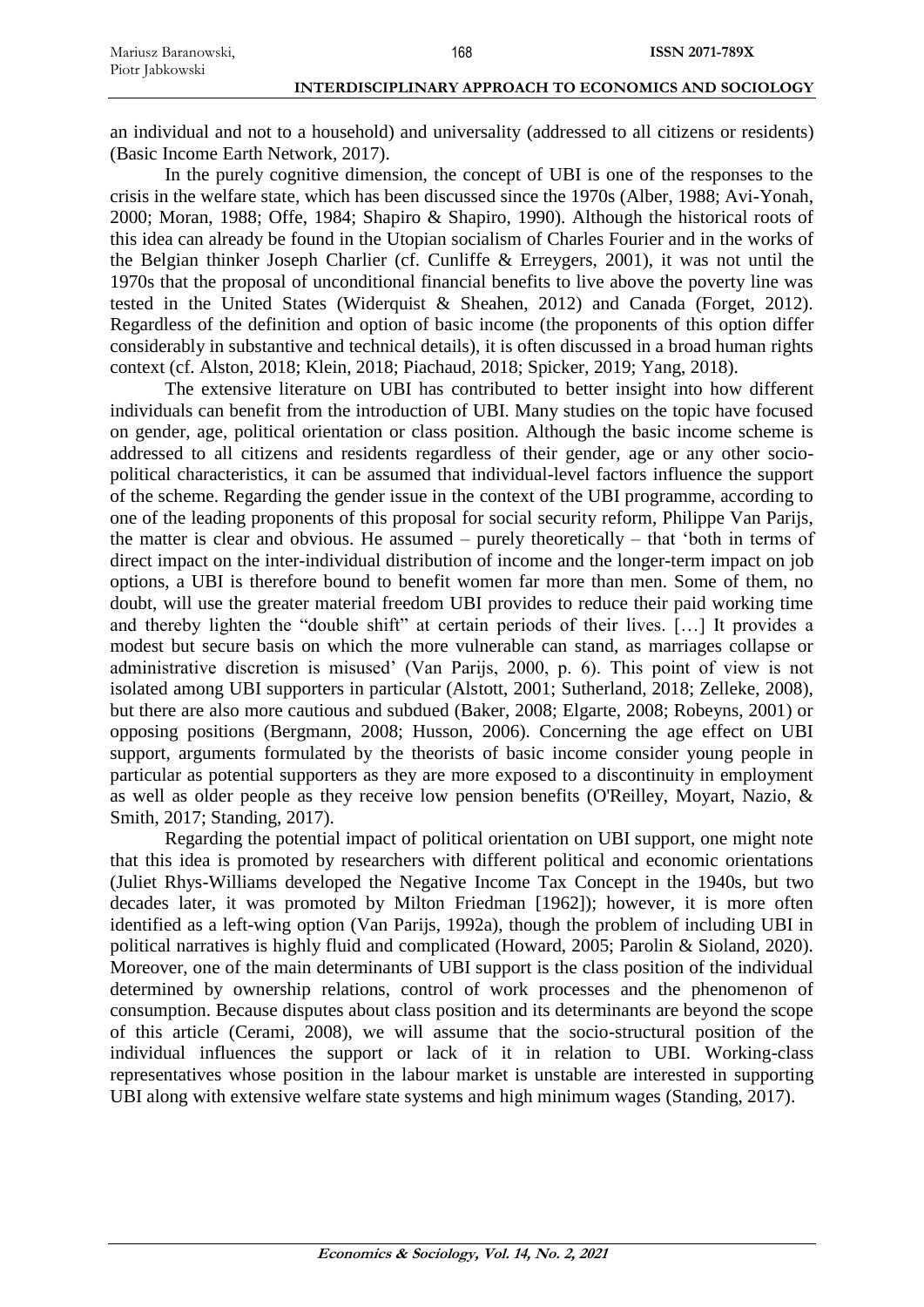## *Aims of the paper*

There is a considerable gap between a rich theoretical consideration of the UBI schemes and a limited number of various empirical studies (field experiments, see Haushofer & Shapiro, 2013; Schjoedt, 2016; Standing, 2013; financial simulations, see Arcarons, Pañella, & Mèlich, 2014; OECD, 2017) with a particular emphasis on the surveys on this topic (Baranowski & Jabkowski, 2019; Cardone, 2021; Lee, 2018; Roosma & van Oorschot, 2020; Vlandas, 2021). Thus, there is a clear need for a systematic empirical cross-national analysis to better understand the importance of individual factors for UBI support in different national contexts. Therefore, in this paper, we use the European Social Survey Round 8 to examine the level of UBI support and its determinants in 22 European countries.

The article focuses on four main objectives: (a) a descriptive analysis of cross-national differences in the country-level support for UBI, (b) an exploration of the impact of different individual-level socio-political covariates and demographic factors on basic income support across 22 countries, (c) an analysis of cross-country variation in the strength of individuallevel effects and (d) an examination of differences in the level of support for UBI among European regions and the cross-regional differences in the strength of associations of all individual-level variables. Two guiding research hypotheses have been considered in this study:

Hypothesis 1: Support for basic income varies according to the country's belonging to a European region, i.e. the more economically developed the country (northern and western Europe), the lower the support for the UBI scheme.

Hypothesis 2: The socio-economic position of an individual determines the support for basic income, i.e. the higher the individual's position as measured by the European Socioeconomic Classification (ESeC), the lower the support for the UBI programme.

ESeC is built on a well-known social class schema, referred to in the social sciences as EGP (Erikson-Goldthorpe-Portocarero). Accordingly, ESeC assumes four main employment positions: (1) employers, (2) self-employed, (3) employees and (4) those involuntarily excluded from paid employment (Rose & Harrison, 2007, p. 461), which are further specified, for example, by company size. In the context of the second hypothesis, according to supporters of basic income (Van Parijs & Vanderborght, 2017), in the countries of Northern and Western Europe, the middle and upper classes should have higher support for this programme than in the countries of Central and Eastern or Southern Europe. The latter is explained by the universal model of social policies, which translates into more egalitarian social relations. We should also note the heterogeneity of countries within given regions due to, for example, wealth, the specificity of social institutions and political culture (Ehnts & Höfgen, 2019; Toporowski, 2019).

## **1. Data and methods**

# *1.1. The European Social Survey*

These three countries are relatively small and underdeveloped in terms of their geographical size and population, geopolitical importance, market size and aggregate demand, production, investment, export, and technological potential. According to many noneconomic indicators (political stability, democratization, liberalization and institutionalization of society, law, infrastructure development, safety, security, investment, compliance with environmental and social standards, efficiency of the legal system, human rights respect, etc.), as well as economic indicators (purchasing power, rate of economic growth, foreign trade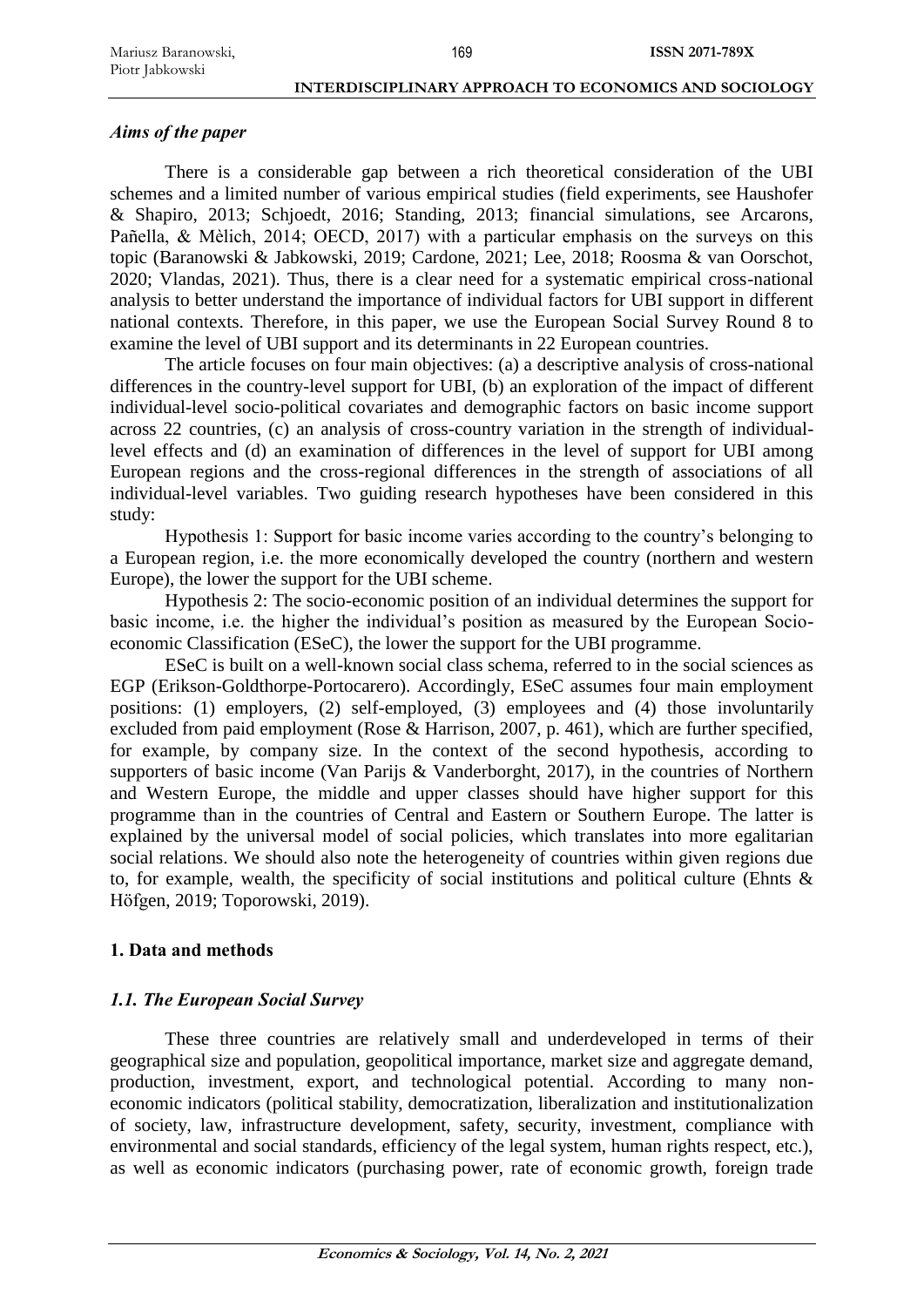balance, current account deficit, public debt, inflation rate, unemployment rate, public expenditure, investments, etc.), they are characterized by a long-term transitional crisis of structural type (Husson, 2019).

The European Social Survey (ESS) constitutes a well-regarded cross-national survey conducted biennially since 2002. The ESS has a strong emphasis on the standardisation of research procedures to enable cross-national comparisons of results (Fitzgerald & Jowell, 2010). Only strictly national-probabilistic samples are allowed in participating countries, and each national coordinator team is also responsible for producing a sample design that adheres to ESS principles and is suitable for implementation in their countries (Kaminska & Lynn, 2017). Careful attention is also paid to the questionnaire development process to achieve optimal comparability across countries (for a review, see Fitzgerald, 2015). Interviews are conducted face-to-face by trained interviewers with individuals aged 15+ living in private households within country borders irrespective of nationality, citizenship, language or legal status. All countries must achieve a minimum effective sample size of 1,500 respondents (or 800 in countries with populations of less than two million) after discounting for design effects (a total number of 41,830 respondents have participated in the ESS 8). Two types of weights are also produced. First, population size weights are used to consider differences in the size of the countries' populations. Second, post-stratification weights (including design weights) are used to account for differences in inclusion probabilities, sampling errors and potential nonresponse errors (see Lynn, Häder, Gabler, & Laaksonen, 2007). Table 1 provides information on the 22 European countries participating in the  $8<sup>th</sup>$  round of the ESS.

| Country                   | Region     | Population size <sup>(1)</sup> | Sample size | Item non-response $(2)$ | Basic income support <sup>(3)</sup> |
|---------------------------|------------|--------------------------------|-------------|-------------------------|-------------------------------------|
|                           |            | million                        | N           | $\%$                    | $\frac{0}{0}$                       |
| Austria                   | W          | 8.70                           | 2,010       | 6.7                     | 49.3                                |
| Belgium                   | W          | 11.31                          | 1,766       | 1.3                     | 59.5                                |
| Czechia                   | <b>CEE</b> | 10.55                          | 2,269       | 9.0                     | 50.2                                |
| Estonia                   | <b>CEE</b> | 1.32                           | 2,019       | 4.4                     | 45.6                                |
| Finland                   | N          | 5.49                           | 1,925       | 3.9                     | 57.8                                |
| France                    | W          | 66.73                          | 2,070       | 4.4                     | 49.4                                |
| Germany                   | W          | 82.18                          | 2,852       | 3.0                     | 45.8                                |
| Hungary                   | <b>CEE</b> | 9.83                           | 1,614       | 10.5                    | 69.9                                |
| Iceland                   | N          | 0.33                           | 880         | 7.3                     | 49.0                                |
| Ireland                   | W          | 4.73                           | 2,757       | 8.7                     | 58.7                                |
| Italy                     | S          | 60.66                          | 2,626       | 13.6                    | 58.5                                |
| Lithuania                 | <b>CEE</b> | 2.89                           | 2,122       | 16.8                    | 79.1                                |
| Netherlands               | W          | 16.78                          | 1,681       | 4.8                     | 49.9                                |
| Norway                    | N          | 5.21                           | 1,545       | 4.0                     | 33.1                                |
| Poland                    | <b>CEE</b> | 37.97                          | 1,694       | 14.6                    | 58.7                                |
| Portugal                  | S          | 10.34                          | 1,270       | 6.3                     | 58.5                                |
| <b>Russian Federation</b> | <b>CEE</b> | $143.67^{(4)}$                 | 2,430       | 19.3                    | 73.4                                |
| Slovenia                  | <b>CEE</b> | 2.06                           | 1,307       | 7.8                     | 67.9                                |
| Spain                     | S          | 46.44                          | 1,958       | 11.4                    | 50.5                                |
| Sweden                    | N          | 9.85                           | 1,551       | 7.2                     | 40.6                                |
| Switzerland               | W          | 8.33                           | 1,525       | 5.3                     | 35.9                                |
| United Kingdom            | W          | 65.38                          | 1,959       | 5.6                     | 53.8                                |

Table 1. Information on countries participating in the ESS8-2016 and the country-level mean score value of basic income support

*Notes:* Post-stratification weights (including design weights) have been applied for country-level estimation of basic income support; Region: CEE: Central and Eastern Europe, N: Northern Europe, S: Southern Europe, W: Western Europe; <sup>(1)</sup> Source: Eurostat data for 2016 (population on  $1<sup>st</sup>$  of January); <sup>(2)</sup> Non-prompted options: "Don't know" & "Refusal"; <sup>(3)</sup> Coding: 0: against / strongly against, 1: in favour / strongly in favour; <sup>(4)</sup> Data available for 2014.

*Source:* own elaboration based on ESS8 (2016).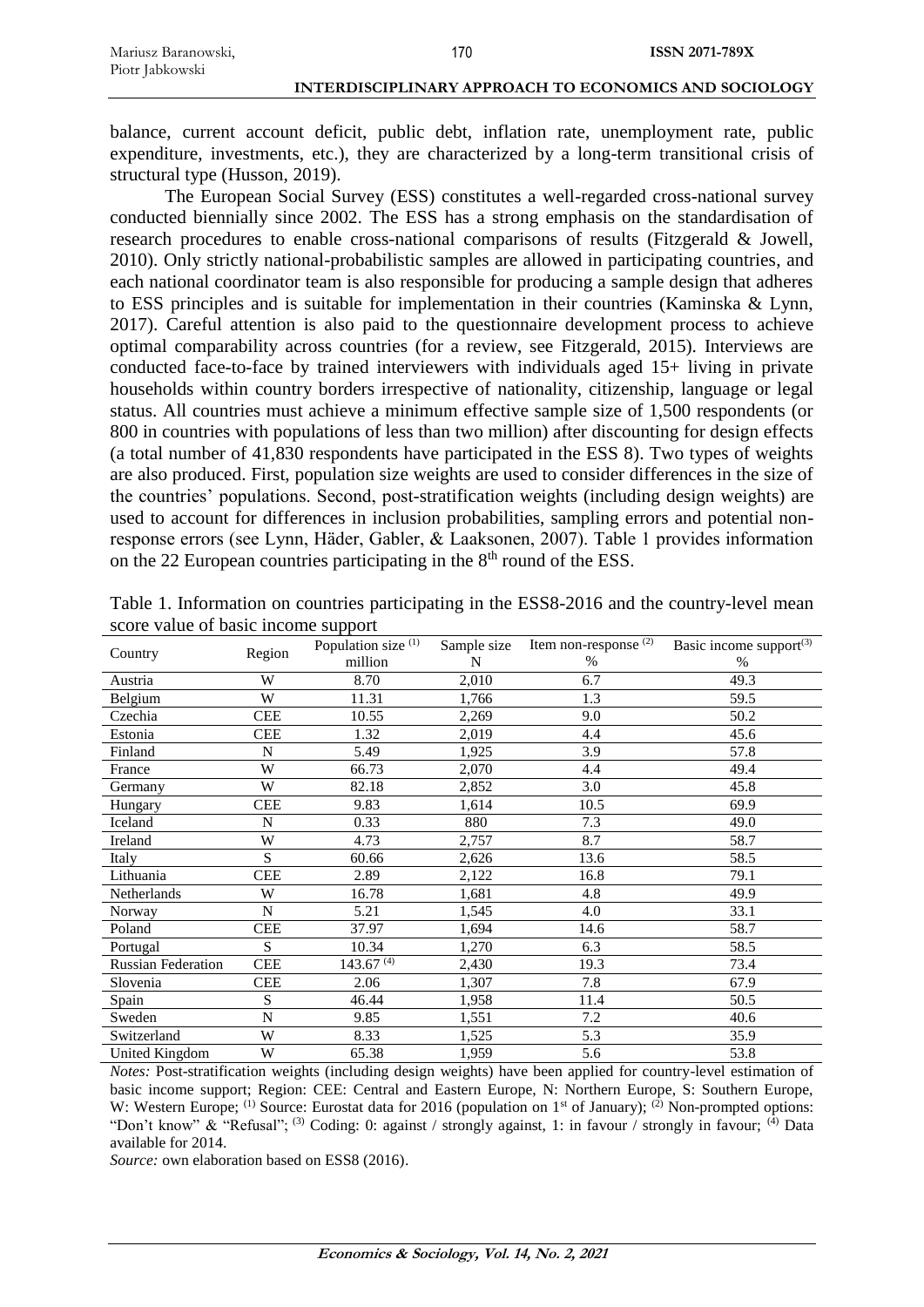Each round of the ESS focuses on a range of different themes that are largely the same in each round (core modules) and on two key social themes (rotating modules), which are sometimes repeated in later rounds of the ESS. One of the rotating modules included in the ESS 8 is 'Welfare Attitudes in a Changing Europe' (for details, see ESS, 2016a). Note that the rotating module on welfare has not been repeated in the 9<sup>th</sup> Round of the ESS (2018), i.e. the analysis presented in this paper is based on the most recent available ESS data on this topic.

# *1.2. Measures*

# *1.2.1. Dependent variable*

**Basic income support.** The definition of basic income in the ESS survey comprises six elements (question E36, card 54 from ESS questionnaire): (1) The government pays everyone a monthly income to cover essential living costs; (2) It replaces many other social benefits; (3) The purpose is to guarantee everyone a minimum standard of living; (4) Everyone receives the same amount regardless of whether or not they are working; (5) People also keep (in the sense of 'continue receiving') the money they earn from work or other sources; and (6) This scheme is paid for by taxes (ESS, 2016b). Such an understanding of UBI is part of a broadly understood project to reform the social security system but differs from the definitions adopted in other studies (e.g. Ipsos, Dalia Research, cf. Baranowski & Jabkowski, 2019). Particularly noteworthy is the second point, referring to the replacement of existing welfare state institutions (cf. Lee, 2018, p. 7), which in the case of generous social security systems (especially in Scandinavian countries) may result in ambivalent attitudes.

After presenting the idea of a basic income scheme, respondents were asked whether they '*would be against or in favour of having this scheme in [country]?*' Respondents could use one of the following answer options: 'strongly against', 'against', 'in favour' and 'strongly in favour'. In our analysis, the 4-point response scale was dichotomised to 1 ('in favour' / 'strongly in favour') and 0 ('against' / 'strongly against'). The non-prompted options of 'don't know' and 'refusal' were coded as missing to avoid overlap with scepticism toward basic income; however, because the size of item-nonresponse varies significantly across countries (from 1.3% in Belgium to 19.3% in Russian Federation; for details, see Table 1.), we decided to include missing responses in a particular country as a control variable in the regression analyses. A supplementary online file containing syntax with SPSS commands for creating all variables was implemented in the analysis presented in this paper.

# *1.2.2. Independent variables*

**The European Socio-Economic Classification.** The European Socio-Economic Classification (ESeC) was used, which 'aims to differentiate positions within labour markets and production units in terms of their typical "employment relations"' (Harrison & Rose, 2006, p. 4). The 10-part classification for analysis purposes was transformed into three categories: lower class, medium class and higher class (cf. Rose & Harrison, 2007, pp. 470- 471). In the supplementary materials, there is a syntax file for creating 'ESeC Classification' adapted to ESS round 8 variables.

Left-right political orientation. This was measured by asking respondents to position themselves along a Left-Right 11-point scale using the following question: '*In politics, people sometimes talk of "left" and "right". Using this card, where would you place yourself on this scale, where 0 means the left and 10 means the right?*' Prior to including 'left-right political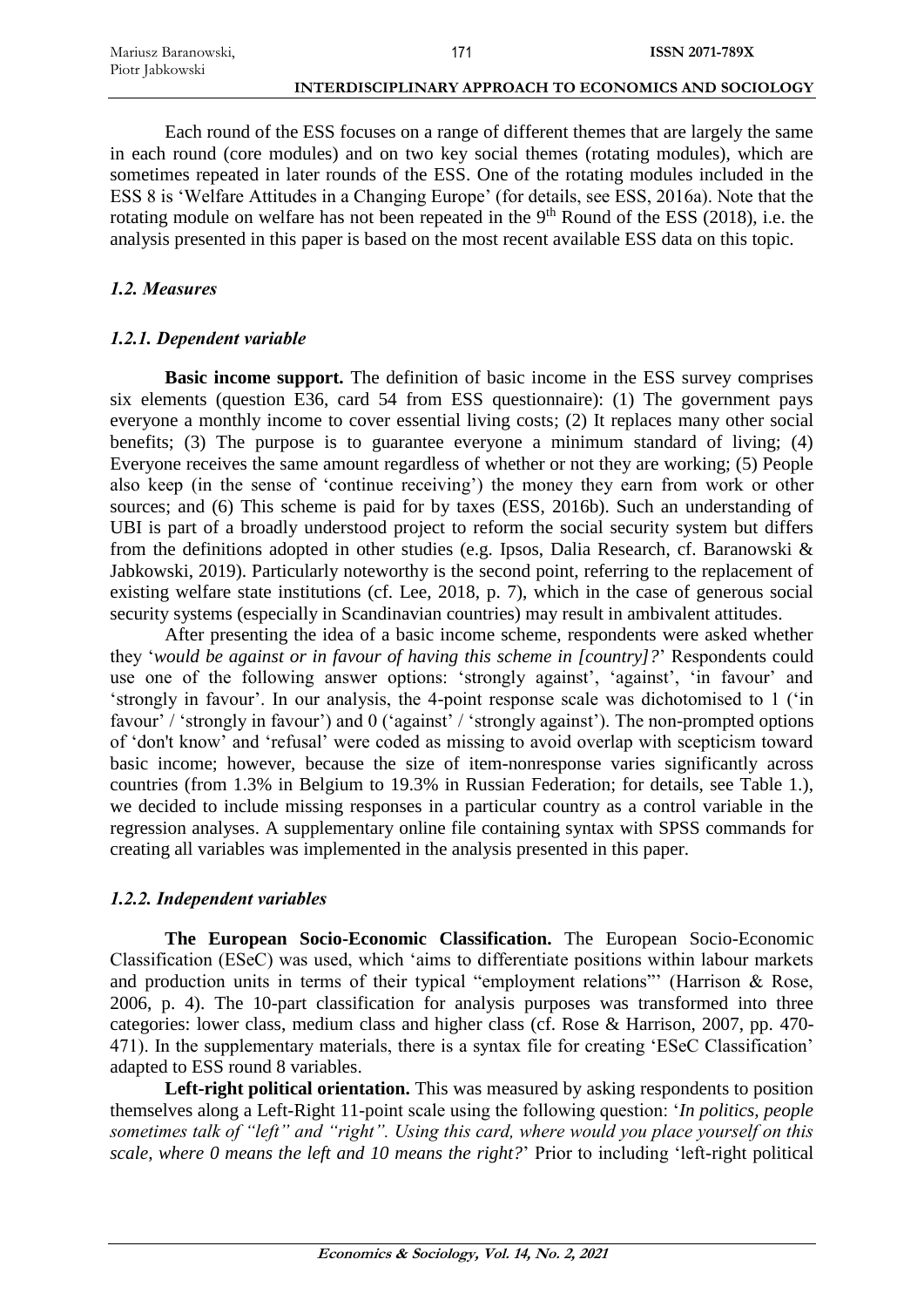orientation' in a regression analysis, the original scale points were standardised by calculating z-scores across all countries.

172

**Perceiving consequences of social benefits**. Three correlated latent variables were used to evaluate people's attitudes toward the consequences of social benefits. Namely: (a) the perception of 'social consequences' measured by two questions: '*Using this card, please tell me to what extent you agree or disagree that social benefits and services in [country]: [1] … prevent widespread poverty?; [2] … lead to a more equal society?*'; (b) the perception of 'moral consequences' measured by two other questions: '*Using this card, please tell me what extent do you agree or disagree that social benefits and services in [country]: [1] … make people lazy?; [2] … make people less willing to care for one another?*'; and (c) the perception of 'economic consequences' measured by two more questions: '*Using this card, please tell me to what extent you agree or disagree that social benefits and services in [country]: [1] … place too great a strain on the economy?; [2] … cost businesses too much in taxes and charges?*' With regard to these six questions, the same 5-point response options were used: 1 (Disagree strongly), 2 (Disagree), 3 (Neither agree nor disagree), 4 (Agree) and 5 (Agree strongly).

For the cross-country analysis, a Multi-Group Structural Equation Modelling (MG-SEM) approach was employed (Byrne, 2016) to construct the latent variables and to evaluate the quality of such scales. This procedure provides significant advantages over constructing scales simply by calculating the sum or mean of its item scores because it is equipped with tools for equivalence-testing, i.e. determining whether construct-based cross-country comparisons are legitimate in the first place. The final measurement model of each latent construct assumes cross-country configural as well as metric equivalence restrictions. Configural equivalence means that the factor structure is the same in all 22 countries, while metric equivalence adds a further assumption that the factor loadings are equal (which translates into a direct comparability of regression coefficients). In addition, the scalar equivalence would further postulate equal intercepts, which would translate into direct crossnational comparability of scale averages. In the supplementary materials, there is detailed information on the MG-SEM model fit statistics and a syntax file for creating each of the latent variables. The MG-SEM analyses confirmed cross-country configural and metric equivalence; however, given that the measurement model under consideration turned out not to comply with the structures of scalar equivalence, it only allows for comparing the regression coefficients across 22 countries (i.e. it enabled cross-national comparisons of the direction and strength of the associations of each variable with the propensity to support the introduction of a basic income scheme).

**Demographics.** We have created two demographic variables, i.e. gender and age. Gender was indicated as 0 (female) and 1 (male), while age was expressed in 10-year intervals covering people aged 15-24, 25-34, 35-44, 45-54, 55-64 and  $65+$  respectively. We also included the age square variable to evaluate the non-linear effect of age on basic income support.

By the term **European regions**, we mean groups of European countries. In our analysis, we have distinguished between Central and Eastern European states (i.e. postcommunist countries: Czechia, Estonia, Hungary, Lithuania, Poland, Russian Federation and Slovenia), Southern European countries (Italy, Portugal and Spain), Northern European states (Finland, Iceland, Norway and Sweden) and Western European countries (Austria, Belgium, France, Germany, Ireland, Netherlands, Switzerland and Great Britain). This distinction was made because there is ample evidence that European attitudes toward welfare systems are associated with welfare regimes represented by clusters of countries covering different European regions (for further discussion see Roosma, van Oorschot, & Gelissen, 2014; Cook, 2013; Rhodes, 2014; Arts & Gelissen, 2002). Note that Israel is the only non-European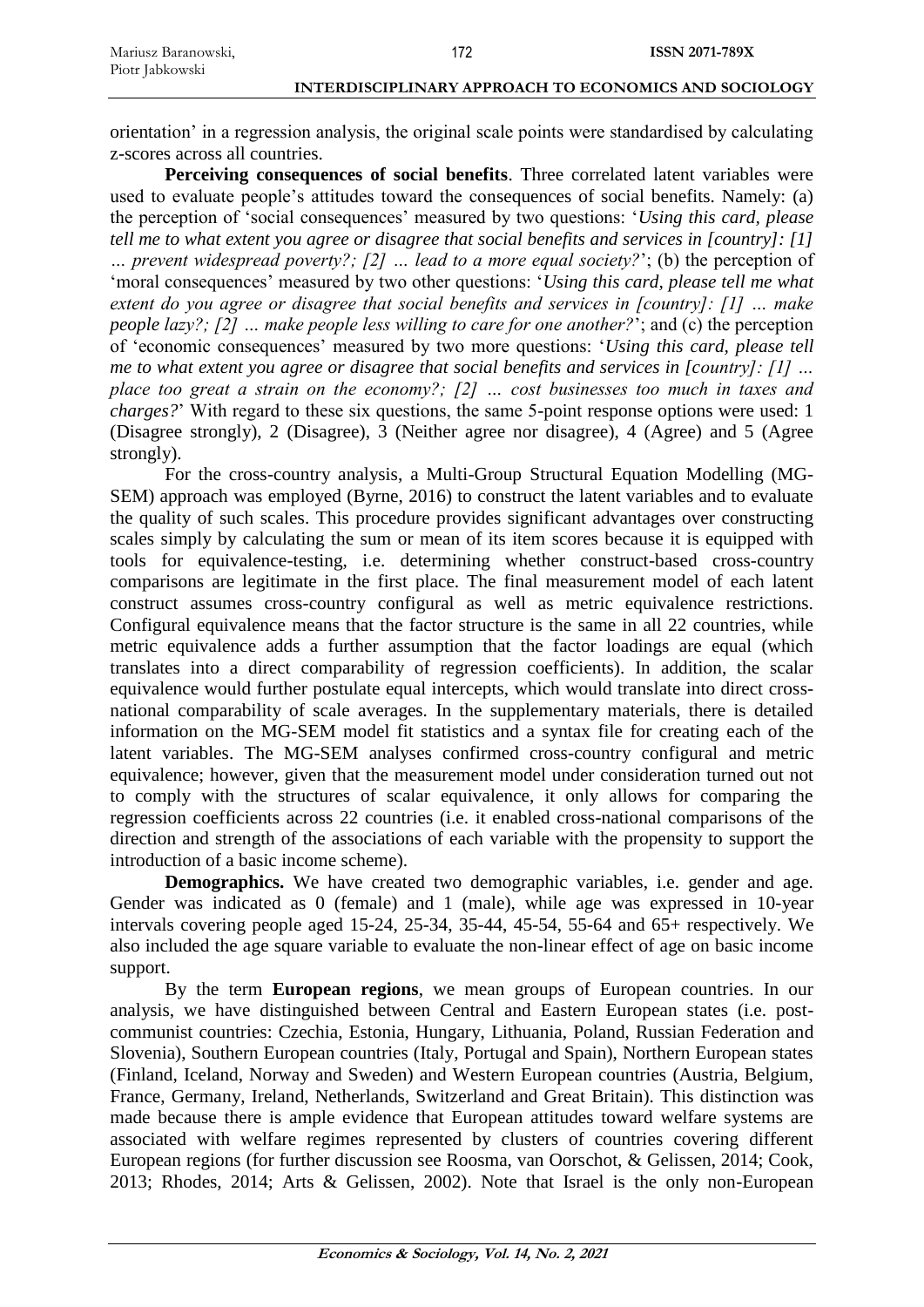country involved in the ESS round 8; hence, it was excluded from the analysis presented in this paper.

#### *1.2.3. Data analysis*

We have used a logistic regression analysis to assess the direction and strength of the associations of all individual-level effects (i.e. independent variables) with respondents' propensity to support the basic income scheme; however, we began with a descriptive analysis of cross-national differences in the country-level support for the basic income scheme. We then ran a series of logistic regression models to predict the probability of reporting support toward UBI, which is conditional based on the characteristics of respondents (level-1) and countries (level-2). Let us denote by  $UBI_{ij}$  an outcome dichotomous variable, where  $E\left( UBI_{ij} = 1 \right) = \pi_{ij}$  is the probability of reporting support for UBI by a respondent  $i$  in a country  $j$ . For an outcome variable, we use a logit link function (based on the natural logarithm), where the logit coefficient  $\eta_{ij} = log\left(\frac{\pi_{ij}}{1-\pi_{ij}}\right)$  is the log of the odds of the event  $UBI_{ij} = 1$  as opposed to  $UBI_{ij} = 0$ . We began with Model 1 (fixed effects model), which includes the set of all level-1 factors and covariates of UBI, i.e. European Socioeconomic Standard, social consequences of social benefits, moral consequences of social benefits, economic consequences of social benefits, political orientation, gender, age, a square of age and the level-2 variable of UBI item non-response rate. Because our goal was to assess the overall association of all individual-level effects with basic income support across all countries, the data were weighted by total weights, i.e. by the linear combination of population size weights and poststratification weights. Model 2 (fixed and random effects model) was an extension of Model 1 in which— separately for each level-1 variable—we let the regression coefficient vary across countries. Finally, we examined differences in the level of support for the basic income scheme between European regions and the cross-regional differences in the strength of associations of all independent variables with basic income support. Model 3a (main effects) includes the European region as the only nominal variable (the Western European states constitute the reference category for this analysis), and Model 3b (main effects and interactions) adds the interaction of European regions with all independent variables. For both Model 3a and Model 3b, the data were weighted by total weight (i.e. population size weight combined with poststratification weight).

## **2. Results**

#### *2.1.1. Cross-country differences in a basic income support*

In line with several recent theoretical and empirical studies on UBI (cf. Baranowski  $\&$ Jabkowski, 2019; Lee, 2018; Meuleman et al., 2018; Rossetti, Roosma, Laenen, & Abts, 2020; Taylor-Gooby & Leruth, 2018), we find that the overall support for basic income varies widely in the European countries participating in the 8th round of the ESS project. For example, national-level support for the basic income scheme ranged from 33.1% in Norway to 79.9% in Lithuania (see Table 1). In half of the considered countries (namely: Belgium, Finland, Hungary, Ireland, Italy, Lithuania, Poland, Portugal, Russian Federation, Slovenia and the United Kingdom), the majority of the population supports the introduction of basic income (i.e. the fraction of population supporting its introduction is significantly higher than 50% at the 0.05 significance level), while in the second half (namely: Austria, Czechia, Estonia, France, Germany, Iceland, Netherland, Norway, Spain, Sweden and Switzerland), the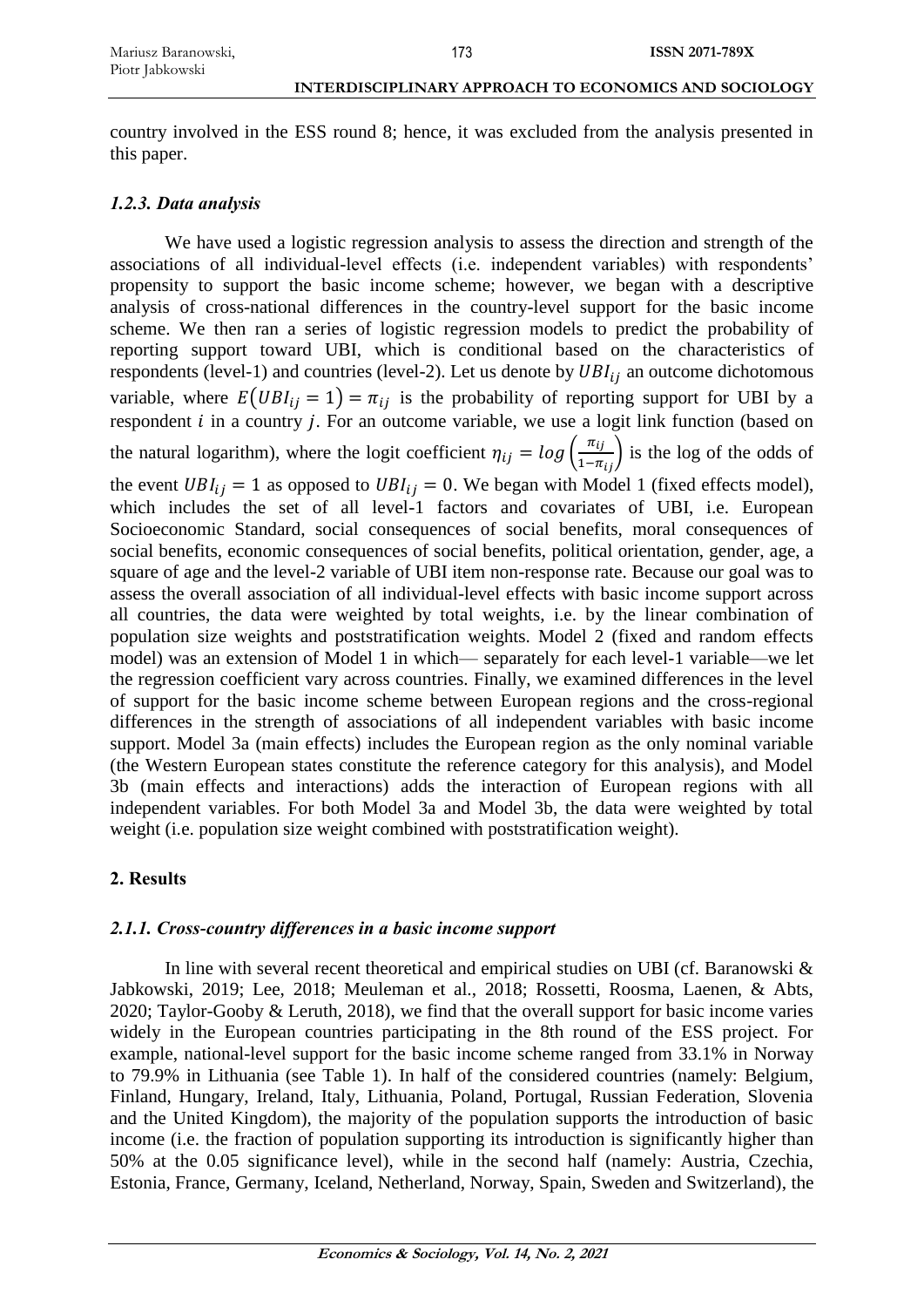| Mariusz Baranowski, |                                                       | <b>ISSN 2071-789X</b> |
|---------------------|-------------------------------------------------------|-----------------------|
| Piotr Jabkowski     |                                                       |                       |
|                     | INTERDISCIPLINARY APPROACH TO ECONOMICS AND SOCIOLOGY |                       |

level of support is significantly less or at most not significantly different from 50%. Most notably, these wide cross-country differences in the level of support for the basic income scheme show the need for searching for patterns of cross-country and cross-European similarities or dissimilarities, both in the level of support for basic income and in the association of socio-political and demographic factors with a propensity to support the introduction of the basic income scheme.

# *2.1.2. Individual-level effects on basic income support*

Table 2 presents the impact of the socio-political and demographic variables on basic income support across all 22 European countries participating in the ESS round 8. The analysis is based on a logistic regression, where all individual-level factors and covariates are included as independent variables.

Table 2. Impact of the socio-political and demographic variables on basic income support: logistic regression (*Model 1*)

| Socio-political covariates and demographics | $\hat{\beta}$ (SE)            |
|---------------------------------------------|-------------------------------|
| European Socioeconomic Standard ESeC        | $-.089(.014)$                 |
| Social consequences of social benefits      | $.068(.012)$ ***              |
| Moral consequences of social benefits       | $-.144(.017)$                 |
| Economic consequences of social benefits    | $-.030(.021)$ <sup>n.s.</sup> |
| Political orientation $(left - right)$      | $-.103(.012)$ ***             |
| Gender: male (vs female)                    | $-.029(.023)$ <sup>n.s.</sup> |
| Age                                         | ***<br>$-.250(.031)$          |
| Age squared                                 | ***<br>.023(.004)             |
| Control variable: item non-response         | 3.892 $(.214)^{***}$          |

*Notes*: Population size weights combined with post-stratification weights have been applied; \*\*\*p < 0.01; n.s. not significant;  $\hat{\beta}$  = estimates of regression coefficients; SE = standard error of  $\beta$ .

*Source*: own elaboration based on ESS8 (2016).

As shown in Table 2, six variables are significant predictors of basic income support, while two are not (namely gender and perceiving economic consequences of social benefits). Notably, the European Socioeconomic Standard classification significantly differentiates the propensity to support a basic income. The relation is negative, i.e. the higher the respondent is located in a social class hierarchy, the lower level of basic income support he or she demonstrates. Moreover, the estimates of logistic regression coefficients indicate that the individuals who perceive more positive consequences of social benefits have a significantly higher propensity to support UBI. In comparison, those who perceive more negative moral consequences of social benefits have a lower propensity to support the introduction of basic income.

Moreover, individuals who place themselves nearer to the right side of the political spectrum are significantly less likely to support the introduction of a basic income scheme. The level of support is also negatively associated with age (i.e. the older the respondents, the lower level of support) but positively associated with age squared. Note that a positive effect of age and a negative effect of age squared means that as people age, the impact of age on the propensity to support UBI is weaker. The question is still open regarding whether this general pattern of associations of socio-political and demographic variables with basic income support observed across all 22 European countries participating in the 8<sup>th</sup> round of the ESS would also be observed in each country separately.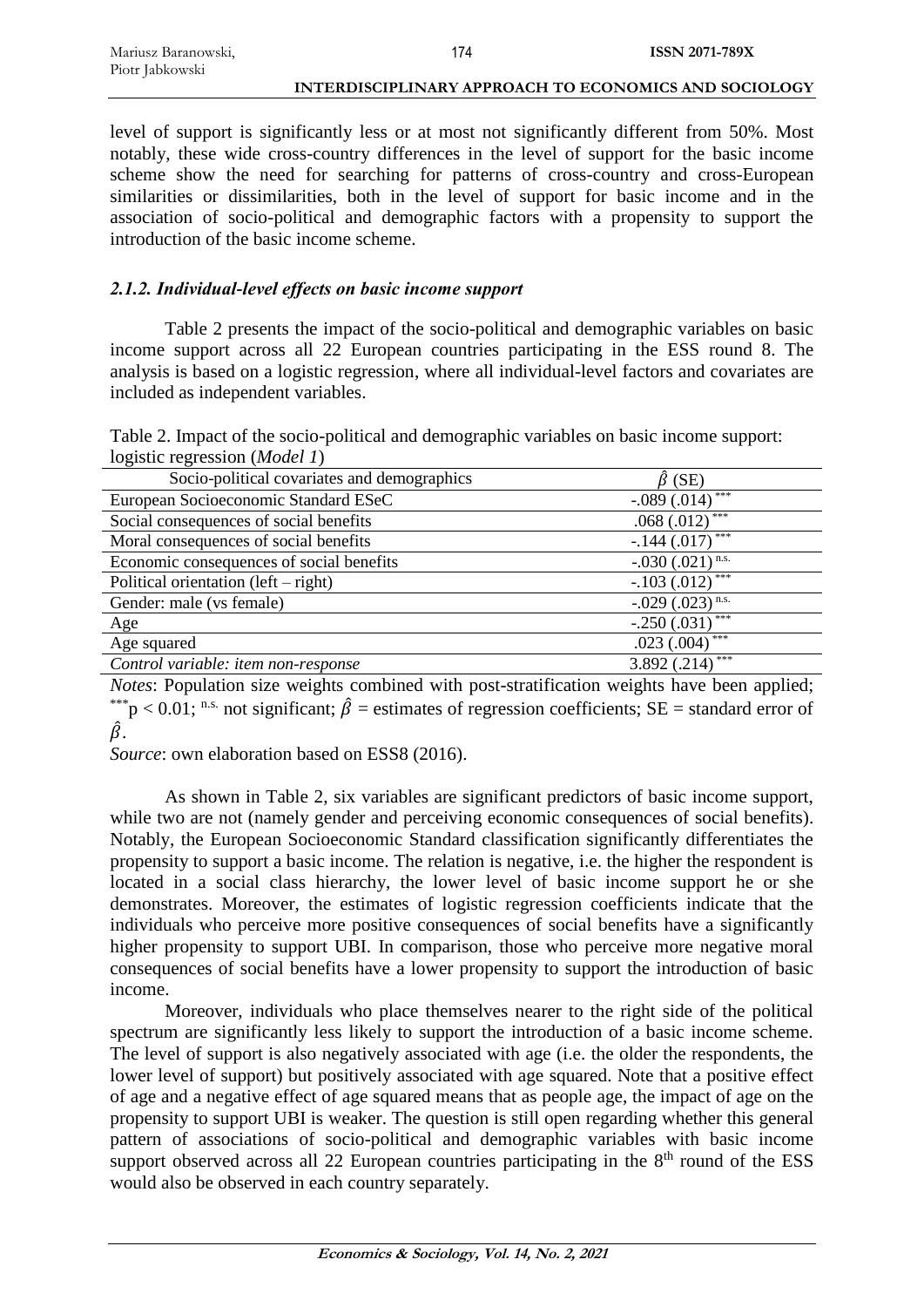# *2.1.3. Cross-country differences in the strength of individual-level effects of basic income support*

175

To investigate cross-country differences in the strength and the direction of the impact of the socio-political and demographic variables on basic income support, we conducted a series of logistic regression analyses in which both the intercepts as well as regression coefficients were allowed to vary across all 22 European countries participating in the ESS8 (Model 2). Figure 1 visualises the cross-country differences in the average level of support for UBI (vertical axis; ranging from 0 to 1) respectively for each factor and covariate, i.e. (a) ESeC classification, (b) social, (c) moral and (d) economic consequences of social benefits, (e) political orientation, (f) gender and (g) age. Some effects are more consistent across countries than others. Moreover, cross-country differences in the associations lead to a different conclusion regarding the strength of the impact and its direction.



Figure 1. Cross-country differences in the associations of the socio-political and demographic variables (x-axis) with average level of basic income support (y-axis) in 22 countries (Model 2)

*Source:* own elaboration based on ESS8 (2016).

The associations of ESeC with basic income support are consistent across all 22 countries in terms of the direction (the higher the social class position of the individual, the lower the support); however, there are considerable cross-country differences in the significance of this association. The strength of associations is negligible in most countries because only five of all 22 have significant associations. The associations of the social, moral and economic consequences of social benefits with basic income support are generally consistent with only a few exceptions. For example, in the majority of countries, the more positive the social consequences of social benefits respondents perceive, the higher the level of support for basic income, though this is not true in three countries (namely: Spain, Norway and Russian Federation), where a reverse direction is observed. Moral and economic consequences of social benefits are negatively associated with basic income support (except for Estonia and Russian Federation), but these associations are negligible in 12 and 16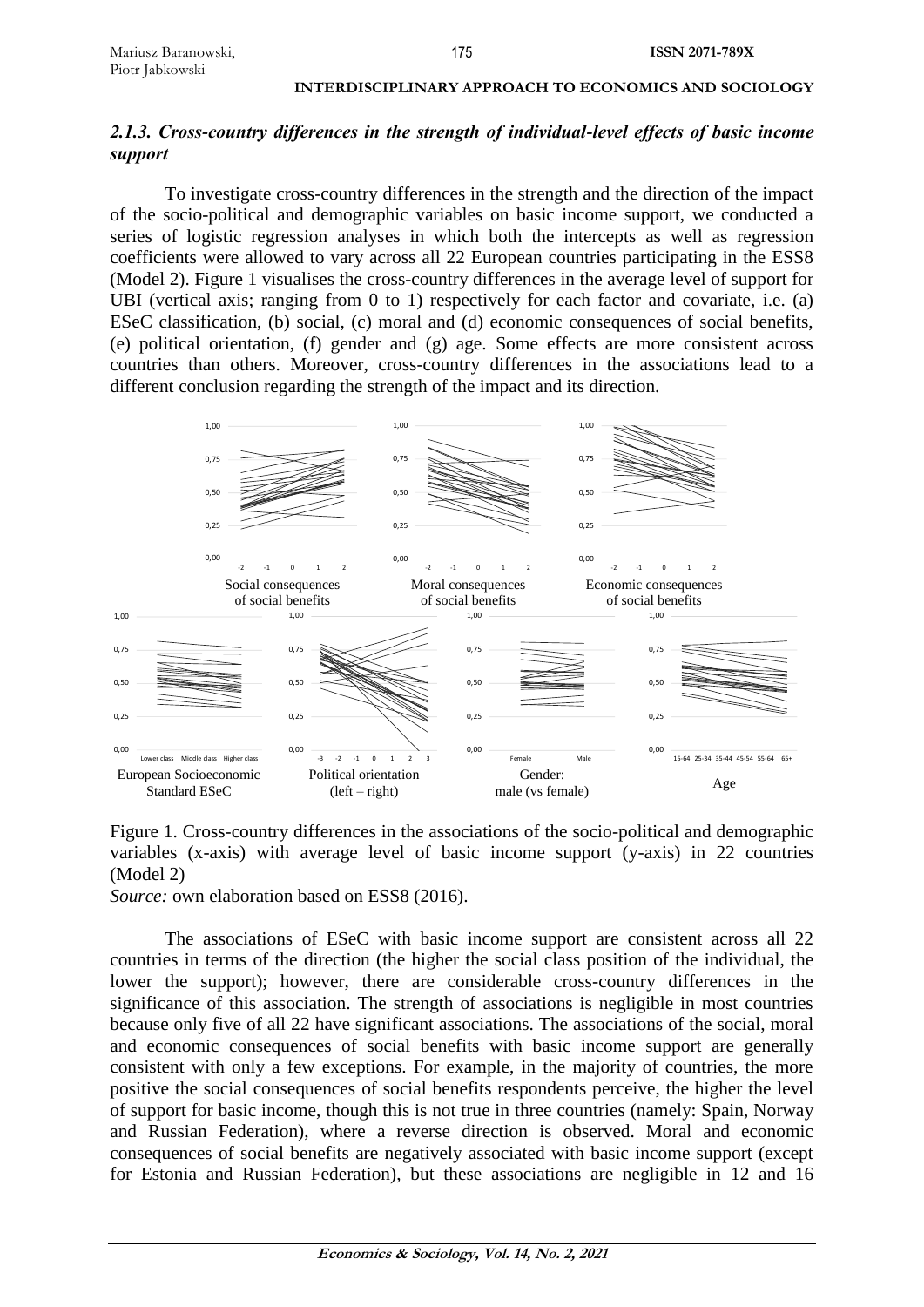countries, respectively. In most countries, individuals with a left-leaning political orientation are more likely to support the introduction of a basic income scheme, which is not true in four CEE countries (namely: Hungary, Lithuania, Poland and Russian Federation), where a rightleaning political orientation favours more positive feelings toward a basic income scheme. Finally, the association of gender with basic income support is not significant in 15 countries, and the association of age is not significant in 10 countries.

# *2.1.4. Differences in the strength of effects between European regions*

Finally, we also conducted a series of analyses to examine any systematic differences between countries in different European regions. Table 3 presents the results of the logistic regression models with the main effect (Model 3a) and the interaction effect (Model 3b) of European regions (Central and Eastern, Southern and Northern European countries that participated in the ESS8, with Western European countries set up as a reference category) with the socio-political and demographic variables. As shown in Table 3, support for basic income is significantly higher in Central and Eastern European countries. The Odds Ratio [hereafter denoted as OR] is equal to 1.27, 95% CI of the OR range from 1.19 to 1.35 compared to the overall support observed in Western European states, while in Northern Europe, basic income support is significantly lower (OR=0.79, 95%CI of OR range from 0.75 to 0.84) compared to Western Europe. Southern European states (OR=0.97, 95%CI of OR range from 0.90 to 1.04) do not significantly differ from Western European states.

It should be noted as well that the interaction effect model indicates the extent to which the particular effects (variables) in the model in Central and Eastern, Southern and Northern European countries differ from the effect that can be observed in the reference category, i.e. Western European countries. Hence, the interaction effects must be compared with the main effect of a particular variable, reflecting their association with basic income support in Western European Countries. For example, suppose the overall estimate of the regression coefficient for any variable of interest is positive and significant. In this case, the negative interaction indicates the weaker effect of such a variable in a particular region than the strength of the effect in Western European countries. Similarly, if the overall regression coefficient is negative and significant, a negative interaction strengthens the already 'existing' negative effect, and a positive interaction weakens it. Finally, if the regression coefficient is not significant (which means that it is close to zero), a positive interaction may be interpreted in terms of a positive effect. Similarly, a negative interaction may be interpreted in terms of the negative effect of a particular variable in the region of interest.

Considering how the interaction effect model is affected, one can conclude that the negative and significant impact of ESeC on basic income support and a significantly negative estimate of the regression coefficient in Central and Eastern European countries indicates that those belonging to the higher class have a more negative effect on support for UBI than in Western Europe. On the other hand, the strength of the effect of ESeC in Southern and Northern European states does not differ significantly from the strength of the effect in Western European countries. Moreover, the effect of the social consequences of social benefits is generally weaker in Southern Europe than in Western Europe, while in Central and Eastern European countries, the effect of the social consequences of social benefits is stronger than in Western European countries. Economic consequences of social benefits are negatively associated with basic income support only in Northern European countries, while the negative effect of gender (lower support for basic income among males) is only significant in Central and Eastern Europe. Moreover, the effect of political orientation is weaker in all regions of Europe compared to the strength of the effect in Western Europe. There is no significant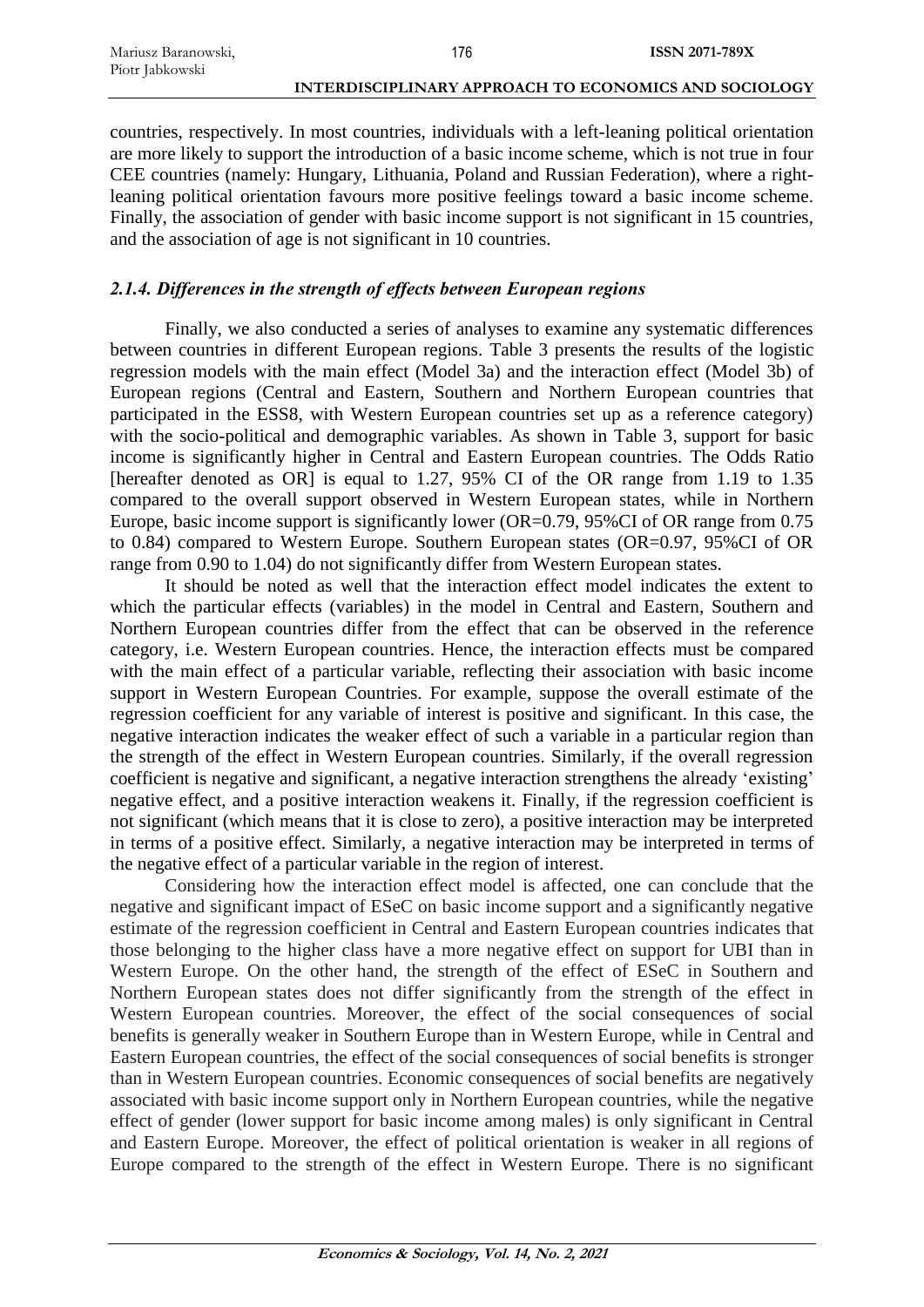difference in the strength of effects between European regions for the moral consequences of social benefits, age or age squared.

Table 3. Impact of interactions of European regions with the socio-political and demographic variables on basic income support: logistic regression (Model 3a: main effects & Model 3b: interactions)

| Main effects & interactions                     | $\hat{\beta}$ (SE)               |
|-------------------------------------------------|----------------------------------|
| Model 3a (main effects):                        |                                  |
| <b>Region</b>                                   |                                  |
| Central & Eastern Europe                        | ***<br>.236(.032)                |
| Southern Europe                                 | n.s.<br>$-.031(.037)$            |
| Northern Europe                                 | ***<br>$-.233(.031)$             |
| Control variable: item non-response             | ***<br>4.810 (.312)              |
| Model 3b (interactions):                        |                                  |
| <b>European Socioeconomic Standard ESeC</b>     | $-.099(.022)$                    |
| Central & Eastern Europe                        | $-.080(.035)$ *                  |
| Southern Europe                                 | $-.013(.049)$ <sup>n.s.</sup>    |
| Northern Europe                                 | $-.036(.041)$ <sup>n.s.</sup>    |
| Social consequences of social benefits          | .159(.022)                       |
| Central & Eastern Europe                        | .059(.031)                       |
| Southern Europe                                 | ***<br>$-.182(.042)$             |
| Northern Europe                                 | $-.077$ $(.041)$ n.s.            |
| Moral consequences of social benefits           | ***<br>$-0.094$ $(0.032)$        |
| Central & Eastern Europe                        | $-.032$ (.043) <sup>n.s.</sup>   |
| Southern Europe                                 | .053 (.055) n.s.                 |
| Northern Europe                                 | .179 $(.073)$ <sup>n.s.</sup>    |
| <b>Economic consequences of social benefits</b> | $-.032$ $(.037)$ <sup>n.s.</sup> |
| Central & Eastern Europe                        | $-.006(.053)$ <sup>n.s.</sup>    |
| Southern Europe                                 | n.s.<br>$-.032(.073)$            |
| Northern Europe                                 | $-.305(.081)$                    |
| Political orientation (left – right)            | ***<br>$-.254(.021)$             |
| Central & Eastern Europe                        | ***<br>.245(.031)                |
| Southern Europe                                 | ***<br>.129(.039)                |
| Northern Europe                                 | ***<br>.112(.038)                |
| Gender: male (vs female)                        | .061 $(.037)$ <sup>n.s.</sup>    |
| Central & Eastern Europe                        | ***<br>$-.223(.060)$             |
| Southern Europe                                 | $.126(.082)$ <sup>n.s.</sup>     |
| Northern Europe                                 | -.042 (.070) n.s.                |
| Age                                             | n.s.<br>$-.094(.011)$            |
| Central & Eastern Europe                        | $-.040(.083)$ <sup>n.s.</sup>    |
| Southern Europe                                 | $-0.201$ (.117) n.s.             |
| Northern Europe                                 | $-.083$ (.088) n.s.              |
| <b>Age squared</b>                              | $.004$ $(.006)$ <sup>n.s.</sup>  |
| Central & Eastern Europe                        | .008 $(.010)$ <sup>n.s</sup>     |
| Southern Europe                                 | .025 (.014) n.s                  |
| Northern Europe                                 | .006 $(.011)^{n.s}$              |
| Control variable: item non-response             | ***<br>3.669(.412)               |

*Notes*: Population size weights combined with post-stratification weights have been applied; \*\*\*p < 0.01; n.s. not significant;  $\hat{\beta}$  = estimates of regression coefficients; SE = standard error of  $\hat{\beta}$  .

*Source:* own elaboration based on ESS8 (2016).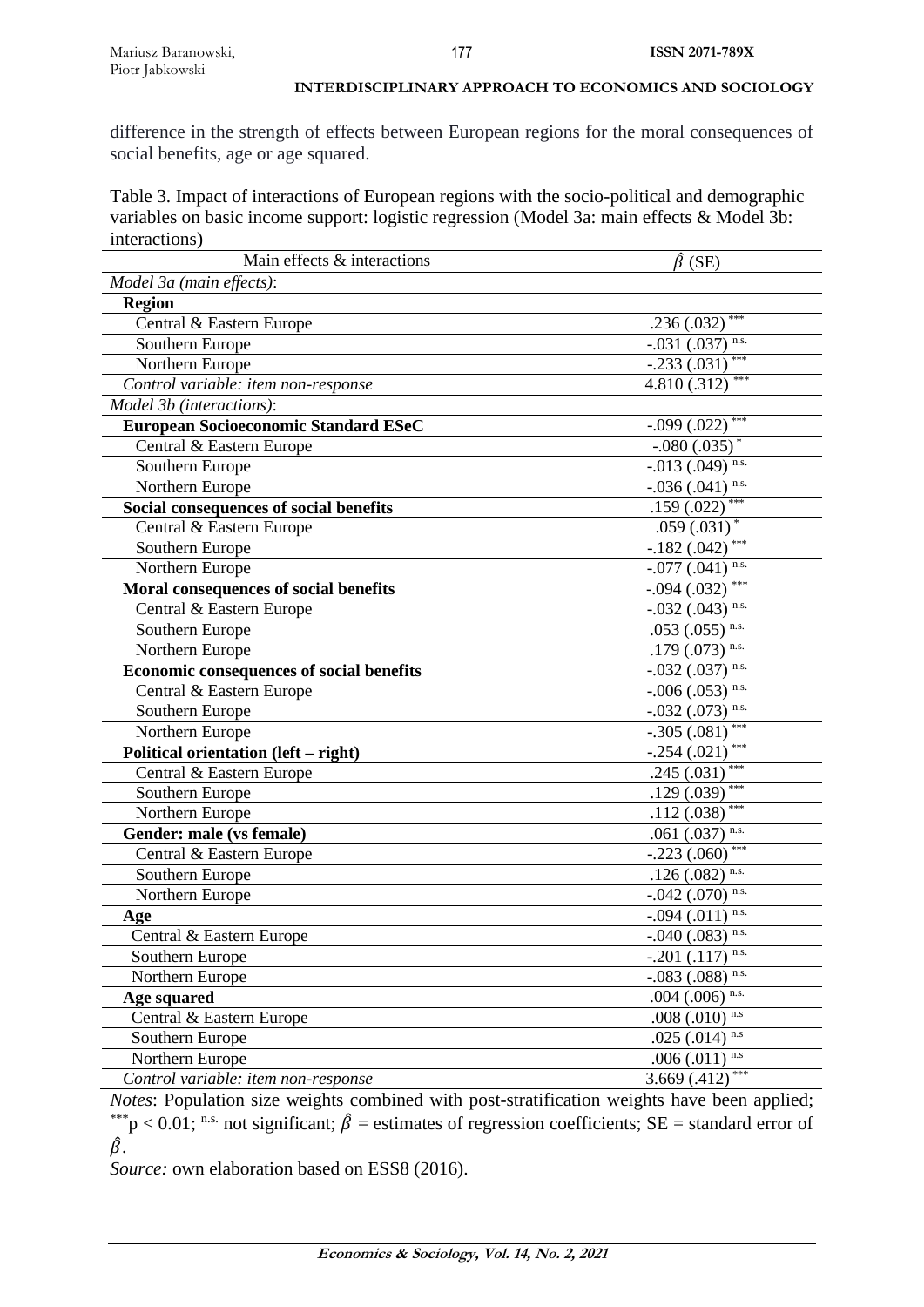# **Conclusion**

Considering the political and economic implications of citizens' attitudes toward national decision-making processes and their impact on supranational structures, such as the EU, this study provides a better understanding of the differences in support (or lack of) for the UBI programme. The importance of issues related to social policy institutions, especially in the context of challenges faced by ageing European societies and changing labour markets and class and political changes taking place, indicates the importance of the search for optimal ways to combat dysfunctional forms of action. Basic income is perceived as a possible antidote to challenges related to the full realisation of social citizenship (Pateman, 2004; Purdy, 1994; Zelleke, 2005), the need to reform the existing institutions of the welfare state (Bergmann, 2004, 2008; Murray, 2008; Van Parijs, 1992a), new requirements of the labour markets (Baranowski, 2021; Clark & Kavanagh, 1996; Elgarte, 2008) and even the progressive automation of production processes (Arntz, Gregory, & Zierahn, 2017; Dermont & Weisstanner, 2020; Hughes, 2014; Lucarelli & Fumagalli, 2008).

Our results show a significant cross-country difference in the level of support for introducing the basic income scheme, both in terms of European regions and individual socioeconomic positions. To begin with, in terms of UBI support across countries due to sociopolitical and demographic variables (Model 2), we found a link between the class position of respondents and UBI support in all 22 countries. The higher the class position of the individual (measured by ESeC), the lower the support for basic income. Regardless of the country, the highest performers in the socio-economic division of labour (i.e., those with a stable position in the labour market with a high degree of autonomy in work activities and high wages) are the most sceptical of the UBI (a similar dependence applies to public attitudes toward welfare state scope and responsibilities [see Svallfors, 2012]). This dependence exists even in the Scandinavian countries, which are characterised by a 'greater social protection and universalistic welfare state' (Lee, 2018, p. 7). Therefore, attitudes toward UBI are class-oriented, although national specificities related to economic wealth, the standard of living and the generosity of social policies cannot be ignored. Our analyses clearly show (except for a few countries described in section 3.1.3) that the social, moral and economic consequences of social benefits are consistent in the context of UBI support. The more positively individuals perceive the social consequences of social benefits, the higher their support for the UBI scheme. The moral and economic consequences of social benefits are negatively correlated with the support for basic income due to the construction of questions in the ESS questionnaire (see section 2.2.2). Interesting results were also obtained based on the political orientation of respondents. In the vast majority of countries, those who identify themselves with the left side of the political spectrum have a higher probability of supporting basic income, except for four CEE countries (namely: Hungary, Lithuania, Poland and Russia). In the latter, right-wing supporters are UBI proponents, which can be explained – especially in Hungary and Poland—by the specific combination of a right-wing worldview and the populist-social agenda of the ruling political parties (Fidesz – Hungarian Civic Alliance and Law and Justice in Poland). An important conclusion of our analyses is that UBI support is negatively correlated with age (which provides essential information for civic retirement considerations). In the vast majority of countries (15), the impact of gender on UBI support was insignificant, contrary to theoretical arguments (Bergmann, 2008; Van Parijs, 2000).

Our research also has certain limitations, of which we are fully aware. First, the definition of basic income in the ESS project has a direct impact on the measurement process, especially in the context of the Nordic countries and the assumption that UBI is to replace other social benefits (cf. Lee, 2018, pp. 7-8). The latter is a well-recognised problem and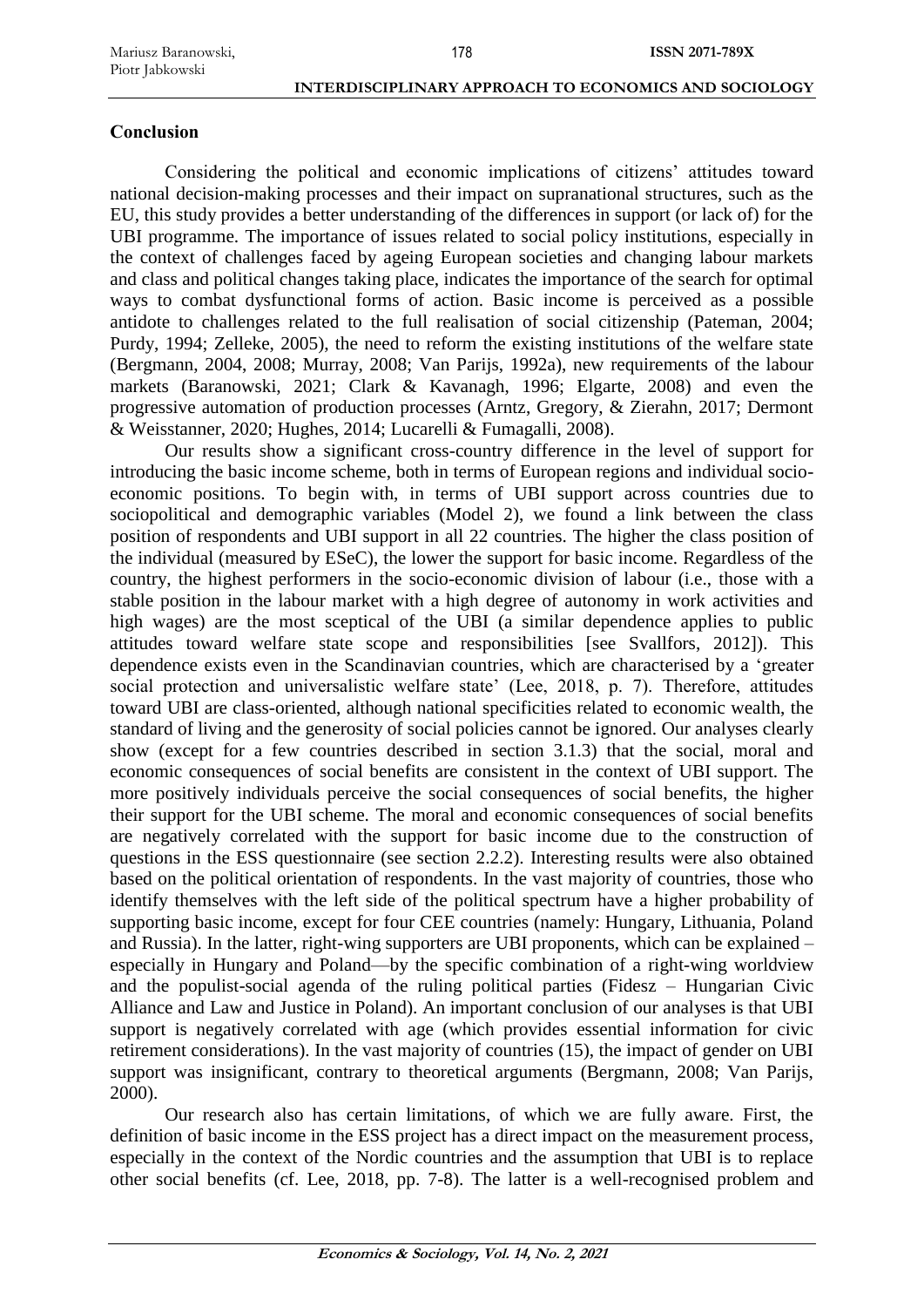relates to any research based on surveys (Svallfors, 2012, pp. 1-24). The division into European regions might be problematic as well because it is not based on universal criteria that are acceptable to researchers, and the regions themselves have a high level of heterogeneity (due to very diverse criteria); however, it is used in studies based on survey data as it allows for identifying differences in attitudes of respondents from different parts of the old continent (Huppert & So, 2013; Keating, 2009; Lipsmeyer & Nordstrom, 2003; Roosma & van Oorschot, 2017). The class structure based on the ESeC model, although refined in the methodological layer, intentionally omits the categories of the unemployed or those more broadly excluded from the labour market (Rose & Harrison, 2007). When analysing attitudes toward basic income, one should be aware of the level of non-response to the key question (see Table 1), which is an interesting methodological challenge that may result in more advanced analyses. We used it as a control variable (see Tab. 2 and Tab. 3), but we see the potential for a wider use of item non-response to explain the differences in UBI support. The political orientation of the respondents must be treated with caution and reserve as the concepts of left-right are understood differently in different national contexts (e.g. postcommunist countries differ substantially in this dimension from the rest of Europe) and may also be blurred in the sense of overlapping economic and political dimensions (Svallfors, 2012).

Given the whole range of potential limitations of our study, the results obtained are an important contribution to the discussion on attitudes toward basic income based on a highquality survey. The articulated limitations are also an excellent contribution to in-depth future empirical research on the widely discussed basic income scheme, especially regarding the attempt to explain in detail the results obtained at the transnational or regional level.

### **Acknowledgement**

Supplementary online materials are available in this repository: https://osf.io/t7rhd/. The empirical part of this work was supported by a grant awarded by the National Science Centre, Poland: [grant number 2018/31/B/HS6/00403].

## **References**

- Alber, J. (1988). Is there a crisis of the welfare state? Crossnational evidence from Europe, North America, and Japan. *European Sociological Review, 4*(3), 181-205. https://doi.org/10.1093/oxfordjournals.esr.a036484
- Alston, P. (2018). The right to social insecurity: a human rights perspective on the evolution of Australian welfare policy. *Australian Journal of Human Rights, 24*(3), 253-275. https://doi.org/10.1080/1323238X.2018.1469221
- Alstott, A. L. (2001). Good for Women. In P. Van Parijs (Ed.). *What's Wrong with a Free Lunch?* (pp. 75-79). Boston: Beacon Press.
- Arcarons, J., Pañella, D. R., & Mèlich, L. T. (2014). Feasibility of financing a basic income. *Basic Income Studies, 9*(1-2), 79-93. doi:https://doi.org/10.1515/bis-2014-0005
- Arntz, M., Gregory, T., & Zierahn, U. (2017). Revisiting the risk of automation. *Economics Letters, 159*, 157-160. doi:https://doi.org/10.1016/j.econlet.2017.07.001
- Arthur, D. (2016). *Basic income: a radical idea enters the mainstream*. Canberra: Parliamentary Library.
- Arts, W., & Gelissen, J. (2002). Three worlds of welfare capitalism or more? A state-of-theart report. *Journal of European Social Policy, 12*(2), 137-158. doi.org/10.1177/0952872002012002114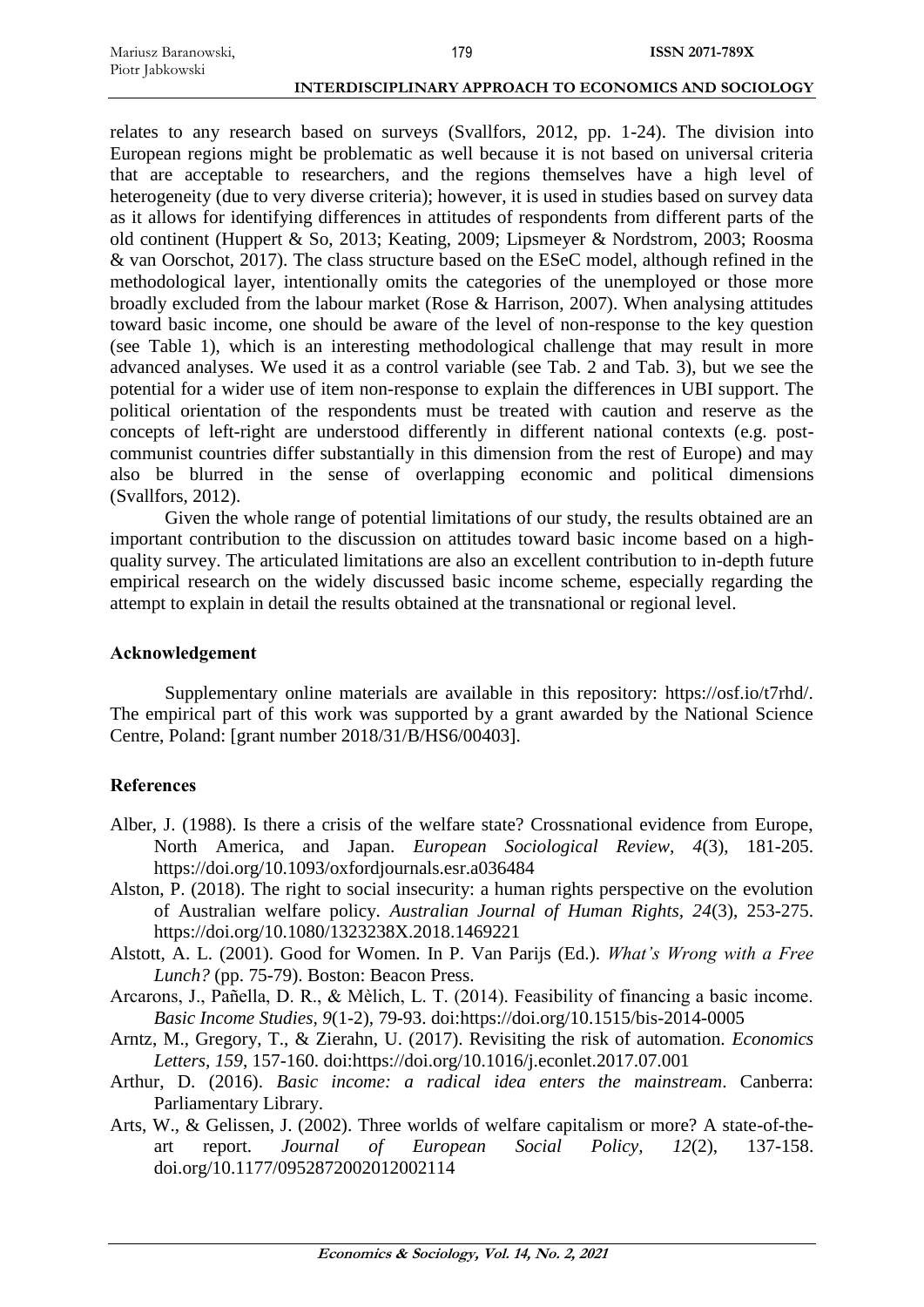- Avi-Yonah, R. S. (2000). Globalization, tax competition, and the fiscal crisis of the welfare state. *Harvard Law Review, 113*(7), 1573-1676.
- Baker, J. (2008). All things considered, should feminists embrace basic income? *Basic Income Studies, 3*(3), 1-8. https://doi.org/10.2202/1932-0183.1129
- Baranowski, M. (2021). The Sharing Economy: Social Welfare in a Technologically Networked Economy. *Bulletin of Science, Technology & Society, 41*(1), 20-30. [https://doi.org/10.1177/02704676211010723](https://doi.org/10.1177%2F02704676211010723)
- Baranowski, M., & Jabkowski, P. (2019). Basic income attitudes and welfare regimes: A case study based on comparing survey results in selected european countries *Studia Socjologiczne, 233*(2), 1-24. https://doi.org/10.24425/sts.2019.126139
- Basic Income Earth Network. (2017). Retrieved from http://basicincome.org/basic-income/
- Bergmann, B. R. (2004). A swedish-style Welfare state or Basic Income: Which should have Priority? *Politics & Society, 32*(1), 107-118. https://doi.org/10.1177/0032329203261101
- Bergmann, B. R. (2008). Basic Income Grants or the Welfare State: Which Better Promotes Gender Equality? *Basic Income Studies, 3*(3), 1-7. https://doi.org/10.2202/1932- 0183.1128
- Byrne, B. M. (2016). *Structural equation modeling with AMOS: Basic concepts, applications, and programming*. London: Routledge.
- Cardone, P. E. (2021). Public support for an EU-wide social benefit scheme: Evidence from round 8 of the European Social Survey (ESS). *Rivista Italiana di Economia Demografia e Statistica, 75*(1), 77-88.
- Cerami, A. (2008). New social risks in Central and Eastern Europe: the need for a new empowering politics of the welfare state. *Sociologický časopis/Czech Sociological Review, 44*(06), 1089-1110.
- Clark, C. M., & Kavanagh, C. (1996). Basic income, inequality, and unemployment: rethinking the linkage between work and welfare. *Journal of Economic Issues, 30*(2), 399-406. https://doi.org/10.1080/00213624.1996.11505803
- Cook, L. J. (2013). *Postcommunist welfare states: Reform politics in Russia and Eastern Europe*. Ithaca and London: Cornell University Press.
- Cunliffe, J., & Erreygers, G. (2001). The enigmatic legacy of Charles Fourier: Joseph Charlier and basic income. *History of political economy, 33*(3), 459-484. https://doi.org/10.1215/00182702-33-3-459
- Dermont, C., & Weisstanner, D. (2020). Automation and the future of the welfare state: basic income as a response to technological change? *Political Research Exchange, 2*(1), 1-11. https://doi.org/10.1080/2474736X.2020.1757387
- Ehnts, D. H., & Höfgen, M. (2019). The Job Guarantee: Full Employment, Price Stability and Social Progress. *Society Register, 3*(2), 49-65. https://doi.org/10.14746/sr.2019.3.2.04
- Elgarte, J. M. (2008). Basic income and the gendered division of labour. *Basic Income Studies, 3*(3), 1-7. https://doi.org/10.2202/1932-0183.1136
- ESS. (2016a). *ESS Round 8 Module on Welfare Attitudes – Question Design Final Module in Template*. London: ESS ERIC Headquarters c/o City University London.
- ESS. (2016b). *ESS Round 8 Source Questionnaire*. London: ESS ERIC Headquarters c/o City University London.
- Fitzgerald, R. (2015). Sailing in unchartered waters: structuring and documenting crossnational questionnaire design. *GESIS Papers 2015/05*, 1-24. Retrieved from https://nbnresolving.org/urn:nbn:de:0168-ssoar-462191
- Fitzgerald, R., & Jowell, R. (2010). Measurement equivalence in comparative surveys: the European Social Survey (ESS)—from design to implementation and beyond. In (pp. 485-495): John Wiley & Sons, New York, NY, USA.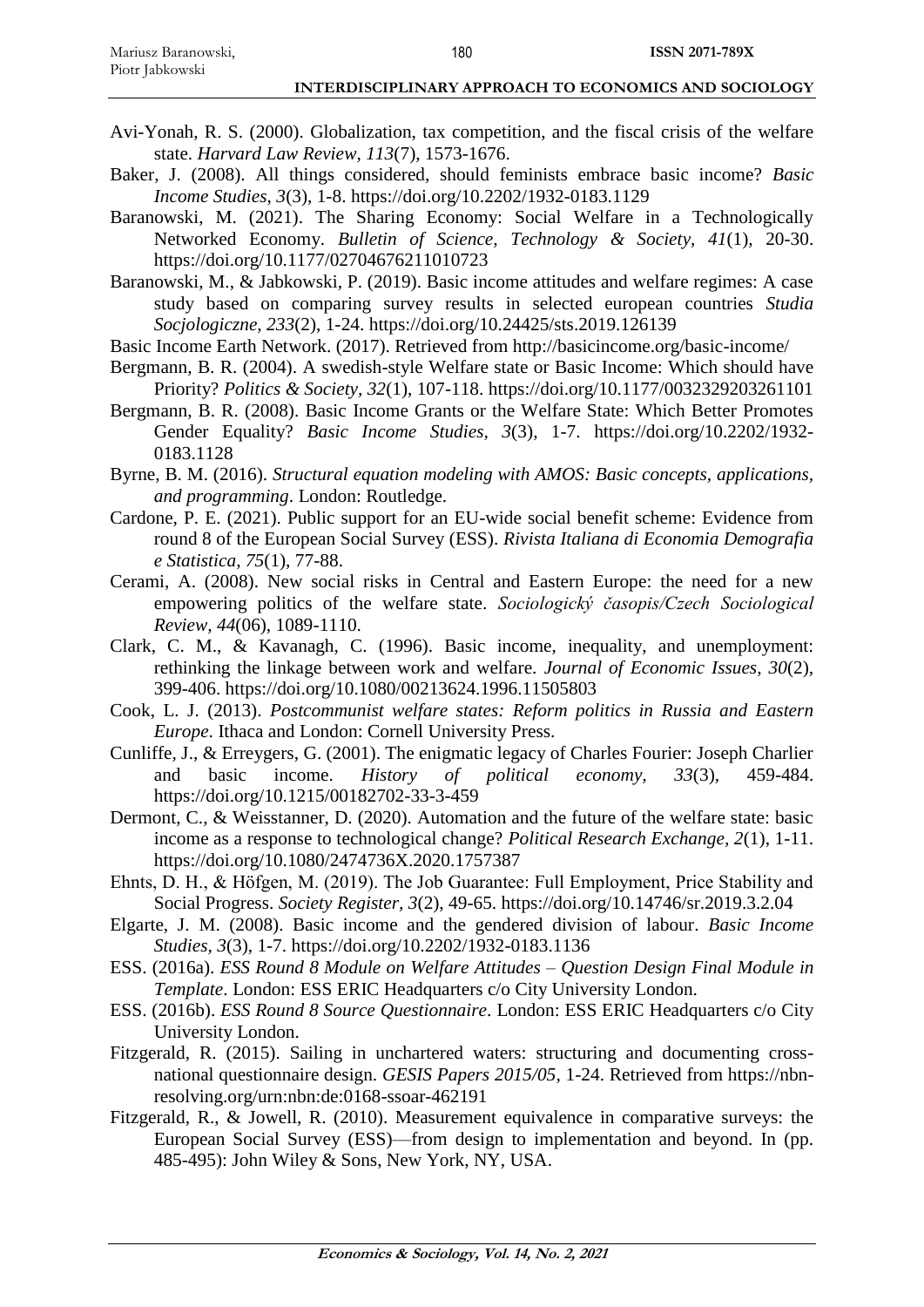Forget, E. L. (2012). Canada: The case for basic income. In M. C. Murray & C. Pateman (Eds.), *Basic Income Worldwide: Horizons of Reform* (pp. 81-101). Basingstoke, New York: Palgrave Macmillan.

Friedman, M. (1962). *Capitalism and Freedom*. Chicago: University of Chicago Press.

- Harrison, E., & Rose, D. (2006). *The european socio-economic classification (ESeC) user guide*. Retrieved from Colchester, UK: https://www.iser.essex.ac.uk/files/esec/guide/docs/UserGuide.pdf
- Haushofer, J., & Shapiro, J. (2013). Household response to income changes: Evidence from an unconditional cash transfer program in Kenya. *Massachusetts Institute of Technology, 24*(5), 1-57.
- Howard, M. W. (2005). Basic income, liberal neutrality, socialism, and work. *Review of Social Economy, 63*(4), 613-631. https://doi.org/10.1080/00346760500364775
- Hughes, J. J. (2014). Are Technological Unemployment and a Basic Income Guarantee Inevitable or Desirable? *Journal of Evolution and Technology, 24*(1), 1-4.
- Huppert, F. A., & So, T. T. (2013). Flourishing across Europe: Application of a new conceptual framework for defining well-being. *Social Indicators Research, 110*(3), 837- 861. https://doi.org/10.1007/s11205-011-9966-7
- Husson, M. (2006). Droit à l'emploi et réduction du temps de travail ou fin du travail et revenu universel? In M. Husson (Ed.), *Travail, critique du travail émancipation* (pp. 11- 31). Paris: Syllepse.
- Husson, M. (2019). How Mainstream Economists Explain (or not) Unemployment? *Society Register, 3*(2), 21-37. https://doi.org/10.14746/sr.2019.3.2.02
- Kaminska, O., & Lynn, P. (2017). Survey-based cross-country comparisons where countries vary in sample design: issues and solutions. *Journal of Official Statistics, 33*(1), 123- 136. https://doi.org/10.1515/jos-2017-0007
- Keating, M. (2009). Social citizenship, solidarity and welfare in regionalized and plurinational states. *Citizenship studies, 13*(5), 501-513. https://doi.org/10.1080/13621020903174654
- Klein, E. (2018). Economic Rights and a Universal Basic Income. *Griffith Journal of Law & Human Dignity, 6*(1), 102-115.
- Lee, S. (2018). Attitudes toward universal basic income and welfare state in Europe: a research note. *Basic Income Studies, 13*(1), 1-9. https://doi.org/10.1515/bis-2018-0002
- Lipsmeyer, C., & Nordstrom, T. (2003). East versus West: comparing political attitudes and welfare preferences across European societies. *Journal of European Public Policy, 10*(3), 339-364. doi:https://doi.org/10.1080/1350176032000085342
- Lucarelli, S., & Fumagalli, A. (2008). Basic income and productivity in cognitive capitalism. *Review* of *Social Economy*, 66(1), 71-92. doi:https://doi.org/10.1080/00346760802063000
- Lynn, P., Häder, S., Gabler, S., & Laaksonen, S. (2007). Methods for achieving equivalence of samples in cross-national surveys: the European social survey experience. *Journal of Official Statistics, 23*(1), 107.
- Meuleman, B., van Oorschot, W., Gugushvili, D., Baute, S., Delespaul, S., Laenen, T., . . . Rossetti, F. (2018). The Past, Present and Future of European Welfare Attitudes: Topline Results from Round 8 of the European Social Survey. *ESS Topline Series,* (8), 1-16.
- Moran, M. (1988). Crises of the welfare state. *British Journal of Political Science, 18*(3), 397- 414. https://doi.org/10.1017/S0007123400005172
- Murray, C. (2008). Guaranteed income as a replacement for the welfare state. *Basic Income Studies, 3*(2), 1-12. https://doi.org/10.2202/1932-0183.1115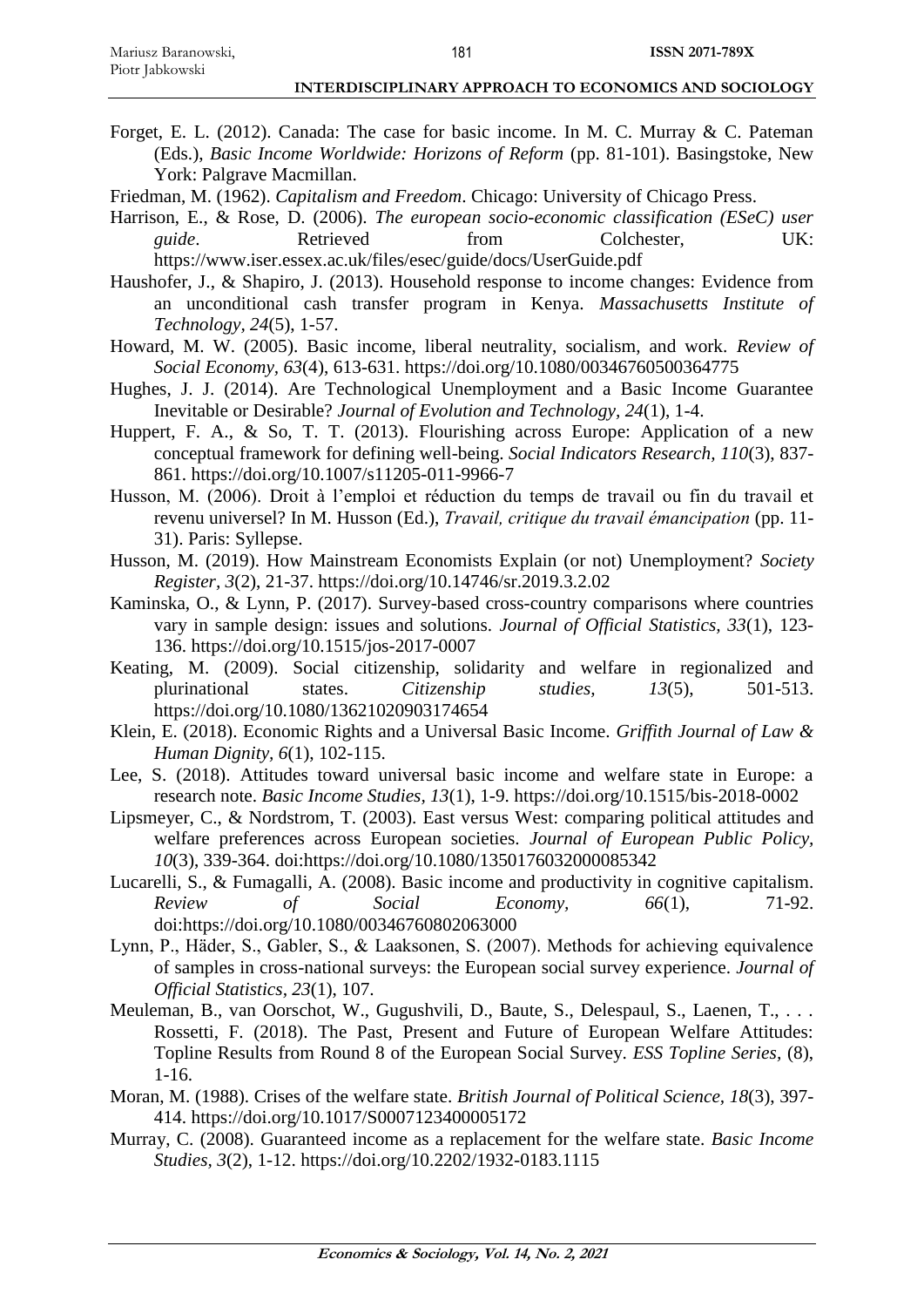- O'Reilley, J., Moyart, C., Nazio, T., & Smith, M. (Eds.). (2017). *Youth Employment: STYLE Handbook*. Mountain View: CROME, Routledge.
- OECD. (2017). Basic Income as a Policy Option: Can it Add Up? *Policy Brief on the Future of Work*, 1-8. Retrieved from https://www.oecd.org/social/Basic-Income-Policy-Option-2017.pdf
- Offe, C. (1984). *Contradictions of the welfare state* (J. Keane Ed.). Cambridge, Mass.: MIT Press.
- Parolin, Z., & Sioland, L. (2020). Support for a universal basic income: A demand-capacity paradox? *Journal of European Social Policy, 30*(1), 5-19. https://doi.org/10.1177/0958928719886525
- Pateman, C. (2004). Democratizing citizenship: some advantages of a basic income. *Politics & Society, 32*(1), 89-105. https://doi.org/10.1177/0032329203261100
- Piachaud, D. (2018). Basic income: confusion, claims and choices. *Journal of Poverty and Social Justice, 26*(3), 299-314. https://doi.org/10.1332/175982718X15232797708173
- Purdy, D. (1994). Citizenship, basic income and the state. *New Left Review, 208*, 30-48.
- Rhodes, M. (2014). *Southern European welfare states: Between crisis and reform* (M. Rhodes Ed.). London and New York: Routledge.
- Robeyns, I. (2001). Will a basic income do justice to women? *Analyse & Kritik, 23*(1), 88- 105. https://doi.org/10.1515/auk-2001-0108
- Roosma, F., & van Oorschot, W. (2017). The social legitimacy of welfare states in European regions and countries: balancing between popular preferences and evaluations. In *Handbook of European social policy* (pp. 415-431). Cheltenham, UK and Northampton, MA, USA: Edward Elgar Publishing.
- Roosma, F., & van Oorschot, W. (2020). Public opinion on basic income: Mapping European support for a radical alternative for welfare provision. *Journal of European Social Policy, 30*(2), 190-205. https://doi.org/10.1177/0958928719882827
- Roosma, F., van Oorschot, W., & Gelissen, J. (2014). The preferred role and perceived performance of the welfare state: European welfare attitudes from a multidimensional perspective. *Social science research, 44*, 200-210. https://doi.org/10.1016/j.ssresearch.2013.12.005
- Rose, D., & Harrison, E. (2007). The European socio-economic classification: a new social class schema for comparative European research. *European Societies, 9*(3), 459-490. https://doi.org/10.1080/14616690701336518
- Rossetti, F., Roosma, F., Laenen, T., & Abts, K. (2020). An unconditional basic income? How Dutch citizens justify their opinions about a basic income and work conditionality. *Journal of International and Comparative Social Policy, 36*(3), 284-300. https://doi.org/10.1017/ics.2020.15
- Schjoedt, R. (2016). India's basic income experiment. *Pathway's Perspectives, 21*, 1-10.
- Shapiro, S., & Shapiro, H. S. (1990). *Between capitalism and democracy: Educational policy and the crisis of the welfare state*. New York: Bergin & Garvey.
- Spicker, P. (2019). *Basic Income, Human Rights and Equality*. Retrieved from https://www.scottishinsight.ac.uk/Portals/80/SUIIProgrammes/Citizen%27s%20Basic% 20Income/Exploring%20Basic%20Income%20in%20Scotland%20- %20Human%20Rights%20and%20Equality.pdf
- Standing, G. (2013). India's experiment in basic income grants. *Global dialogue, 3*(5), 24-26.
- Standing, G. (2017). *Basic income: and how we can make it happen*. London: Pelican.
- Sutherland, L. (2018). Unpaid work, invaluable contribution: A feminist case for a Universal Basic Income. *Women Talking Politics. A research magazine of the NZPSA, November*, 39-41.